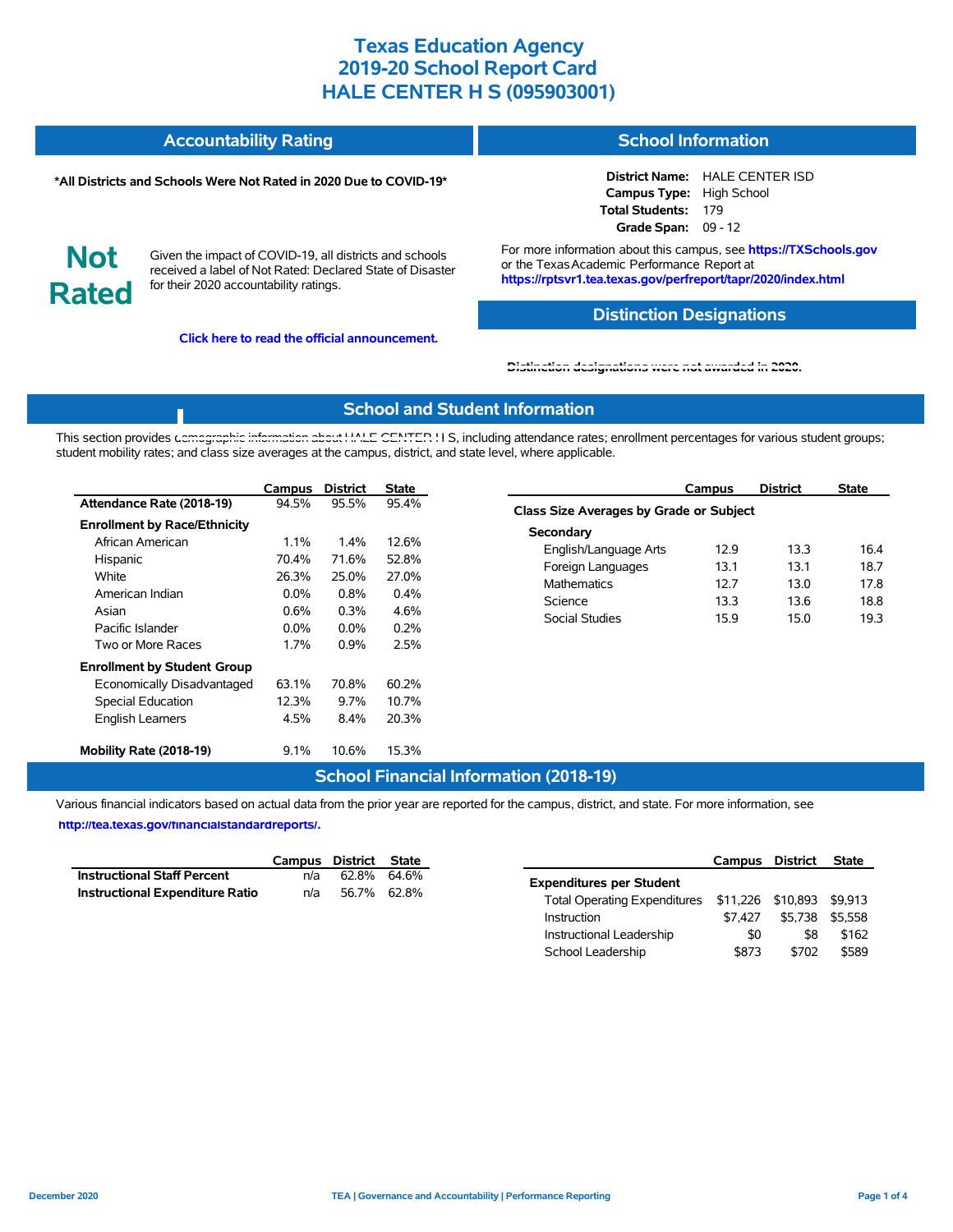### **STAAR Outcomes**

This section provides STAAR performance and Academic Growth outcomes. Academic Growth measures whether students are maintaining performance or improving from year to year. **Please note that due to the cancellation of spring 2020 State of Texas Assessments of Academic Readiness (STAAR) due to the COVID-19 pandemic, the performance of this year's report is not updated.**

|                                                                                |      |              |     |      |                                   |      |       |          |                |                          | Two or                   |               |
|--------------------------------------------------------------------------------|------|--------------|-----|------|-----------------------------------|------|-------|----------|----------------|--------------------------|--------------------------|---------------|
|                                                                                |      |              |     |      | <b>African</b>                    |      |       | American |                | <b>Pacific</b>           | <b>More</b>              | Econ          |
|                                                                                |      | <b>State</b> |     |      | District Campus American Hispanic |      | White | Indian   | Asian          | <b>Islander</b>          | Races                    | <b>Disadv</b> |
| STAAR Performance Rates at Approaches Grade Level or Above (All Grades Tested) |      |              |     |      |                                   |      |       |          |                |                          |                          |               |
| All Subjects                                                                   | 2019 | 78%          | 75% | 82%  | $\ast$                            | 81%  | 84%   |          |                |                          | $\ast$                   | 78%           |
|                                                                                | 2018 | 77%          | 70% | 84%  | ∗                                 | 81%  | 92%   |          |                | $\overline{a}$           | 100%                     | 81%           |
| ELA/Reading                                                                    | 2019 | 75%          | 74% | 69%  | $\ast$                            | 70%  | 68%   |          |                |                          | $\ast$                   | 65%           |
|                                                                                | 2018 | 74%          | 73% | 78%  | $\ast$                            | 73%  | 91%   |          |                |                          | $\ast$                   | 74%           |
| <b>Mathematics</b>                                                             | 2019 | 82%          | 78% | 85%  | $\ast$                            | 83%  | 93%   |          |                |                          | $\overline{\phantom{a}}$ | 79%           |
|                                                                                | 2018 | 81%          | 67% | 85%  | $\ast$                            | 79%  | 100%  |          |                |                          | $\ast$                   | 79%           |
| Science                                                                        | 2019 | 81%          | 76% | 95%  | $\ast$                            | 93%  | 100%  |          |                |                          | $\blacksquare$           | 95%           |
|                                                                                | 2018 | 80%          | 67% | 88%  | $\ast$                            | 89%  | 82%   |          |                |                          | $\ast$                   | 83%           |
| <b>Social Studies</b>                                                          | 2019 | 81%          | 73% | 95%  | $\overline{a}$                    | 93%  | 100%  |          |                |                          | $\ast$                   | 91%           |
|                                                                                | 2018 | 78%          | 75% | 100% |                                   | 100% | 100%  |          |                |                          | $\ast$                   | 100%          |
| STAAR Performance Rates at Meets Grade Level or Above (All Grades Tested)      |      |              |     |      |                                   |      |       |          |                |                          |                          |               |
| All Subjects                                                                   | 2019 | 50%          | 36% | 56%  | $\ast$                            | 55%  | 61%   |          |                |                          | $\ast$                   | 50%           |
|                                                                                | 2018 | 48%          | 33% | 51%  | $\ast$                            | 43%  | 75%   |          |                | L,                       | 83%                      | 45%           |
| ELA/Reading                                                                    | 2019 | 48%          | 40% | 47%  | $\ast$                            | 45%  | 52%   |          |                | $\overline{a}$           | $\ast$                   | 38%           |
|                                                                                | 2018 | 46%          | 38% | 50%  | $\ast$                            | 46%  | 64%   |          |                |                          | $\ast$                   | 44%           |
| <b>Mathematics</b>                                                             | 2019 | 52%          | 30% | 55%  | $\ast$                            | 55%  | 57%   |          |                |                          | $\blacksquare$           | 54%           |
|                                                                                | 2018 | 50%          | 25% | 43%  | $\ast$                            | 32%  | 80%   |          |                | $\overline{a}$           | $\ast$                   | 38%           |
| Science                                                                        | 2019 | 54%          | 38% | 54%  | $\ast$                            | 54%  | 60%   |          |                |                          | ÷,                       | 51%           |
|                                                                                | 2018 | 51%          | 30% | 50%  | $\ast$                            | 37%  | 82%   |          |                |                          | $\ast$                   | 47%           |
| <b>Social Studies</b>                                                          | 2019 | 55%          | 50% | 90%  | $\overline{a}$                    | 86%  | 100%  |          |                | $\overline{a}$           | $\ast$                   | 83%           |
|                                                                                | 2018 | 53%          | 41% | 66%  | $\overline{a}$                    | 58%  | 89%   |          |                |                          | $\ast$                   | 55%           |
| STAAR Performance Rates at Masters Grade Level (All Grades Tested)             |      |              |     |      |                                   |      |       |          |                |                          |                          |               |
|                                                                                | 2019 | 24%          | 12% | 17%  | ∗                                 | 15%  | 24%   |          |                | $\overline{a}$           | $\ast$                   | 16%           |
| All Subjects                                                                   | 2018 | 22%          | 9%  | 8%   | ∗                                 | 5%   | 17%   |          |                | $\overline{a}$           | 17%                      | 5%            |
| ELA/Reading                                                                    | 2019 | 21%          | 9%  | 3%   | $\ast$                            | 2%   | 3%    |          |                | $\overline{\phantom{a}}$ | $\ast$                   | 4%            |
|                                                                                | 2018 | 19%          | 11% | 2%   | $\ast$                            | 1%   | 5%    |          |                |                          | $\ast$                   | 0%            |
| <b>Mathematics</b>                                                             | 2019 | 26%          | 12% | 25%  | $\ast$                            | 23%  | 36%   |          |                |                          | $\overline{\phantom{a}}$ | 26%           |
|                                                                                | 2018 | 24%          | 8%  | 13%  | $\ast$                            | 6%   | 40%   |          |                |                          | $\ast$                   | 14%           |
| Science                                                                        | 2019 | 25%          | 12% | 14%  | $\ast$                            | 7%   | 33%   |          |                | $\overline{a}$           | $\overline{\phantom{a}}$ | 15%           |
|                                                                                | 2018 | 23%          | 6%  | 2%   | ∗                                 | 3%   | 0%    |          |                |                          | $\ast$                   | 3%            |
| Social Studies                                                                 | 2019 | 33%          | 29% | 54%  | $\overline{\phantom{a}}$          | 54%  | 60%   |          |                | $\overline{a}$           | $\ast$                   | 48%           |
|                                                                                | 2018 | 31%          | 16% | 26%  | $\blacksquare$                    | 17%  | 44%   |          | $\overline{a}$ | $\overline{a}$           | $\ast$                   | 9%            |
|                                                                                |      |              |     |      |                                   |      |       |          |                |                          |                          |               |
| <b>Academic Growth Score (All Grades Tested)</b>                               |      |              |     |      |                                   |      |       |          |                |                          |                          |               |
| <b>Both Subjects</b>                                                           | 2019 | 69           | 71  | 73   | $\ast$                            | 72   | 73    |          |                |                          | $\ast$                   | 72            |
|                                                                                | 2018 | 69           | 56  | 70   | ∗                                 | 65   | 86    |          |                |                          | $\ast$                   | 67            |
| ELA/Reading                                                                    | 2019 | 68           | 68  | 72   | $\ast$                            | 72   | 68    |          |                |                          | $\ast$                   | 69            |
|                                                                                | 2018 | 69           | 62  | 71   |                                   | 66   | 83    |          |                |                          | $\ast$                   | 74            |
| <b>Mathematics</b>                                                             | 2019 | 70           | 74  | 74   | $\ast$                            | 71   | 79    |          |                |                          |                          | 74            |
|                                                                                | 2018 | 70           | 50  | 70   | $\ast$                            | 64   | 89    |          |                |                          | $\ast$                   | 63            |

? Indicates that the data for this item were statistically improbable or were reported outside a reasonable range.<br>- Indicates zero observations reported for this group.<br>\* Indicates results are masked due to small numbers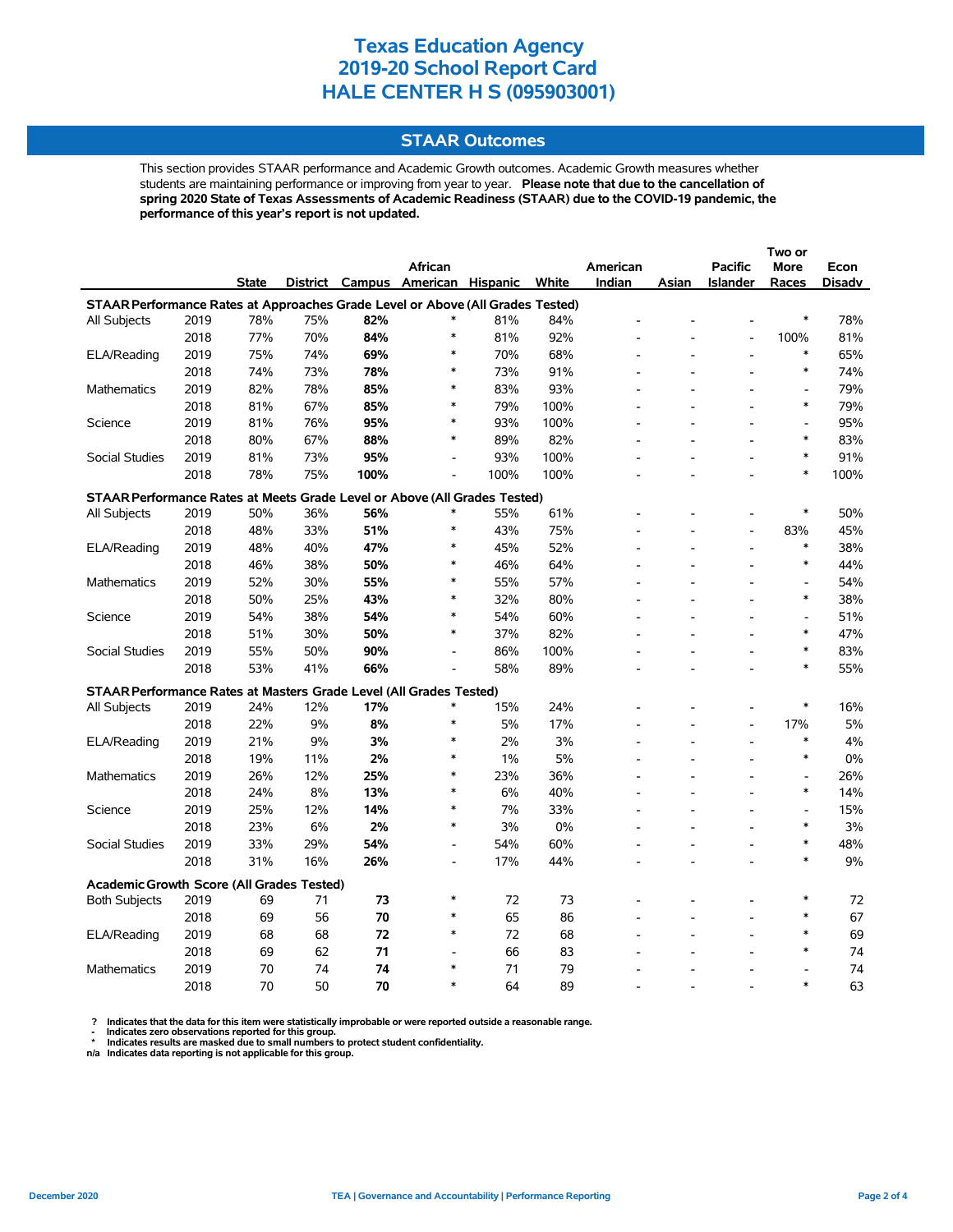#### **Graduation and College, Career, and Military Readiness Outcomes**

This section provides graduation, graduation plan, and College, Career, and Military Readiness rates.

|                                                                              |              |               |                |                          |        |        |          |       |                | Two or |         |
|------------------------------------------------------------------------------|--------------|---------------|----------------|--------------------------|--------|--------|----------|-------|----------------|--------|---------|
|                                                                              |              |               |                | African                  |        |        | American |       | <b>Pacific</b> | More   | Econ    |
|                                                                              | <b>State</b> | District      |                | Campus American Hispanic |        | White  | Indian   | Asian | Islander       | Races  | Disadv  |
| Annual Dropout Rate (Gr 9-12)                                                |              |               |                |                          |        |        |          |       |                |        |         |
| 2018-19                                                                      | 1.9%         | 0.0%          | 0.0%           |                          | 0.0%   | 0.0%   |          |       |                |        | $0.0\%$ |
| 2017-18                                                                      | 1.9%         | 1.1%          | 1.1%           | $\ast$                   | 0.8%   | 2.2%   |          |       |                | $\ast$ | 0.8%    |
| 4-Year Longitudinal Rate (Gr 9-12)                                           |              |               |                |                          |        |        |          |       |                |        |         |
| Class of 2019                                                                |              |               |                |                          |        |        |          |       |                |        |         |
| Graduated                                                                    | 90.0%        | 97.2%         | 97.2%          | $\overline{a}$           | 100.0% | 91.7%  |          |       |                |        | 100.0%  |
| Graduates, TxCHSE, & Cont                                                    | 94.1%        | 97.2%         | 97.2%          |                          | 100.0% | 91.7%  |          |       |                | ∗      | 100.0%  |
| Class of 2018                                                                |              |               |                |                          |        |        |          |       |                |        |         |
| Graduated                                                                    | 90.0%        | 100.0%        | 100.0%         |                          | 100.0% | 100.0% |          |       |                |        | 100.0%  |
| Graduates, TxCHSE, & Cont                                                    | 94.3%        | 100.0%        | 100.0%         |                          | 100.0% | 100.0% |          |       |                |        | 100.0%  |
| 5-Year Extended Longitudinal Rate (Gr 9-12)                                  |              |               |                |                          |        |        |          |       |                |        |         |
| Class of 2018                                                                |              |               |                |                          |        |        |          |       |                |        |         |
| Graduated                                                                    | 92.2%        | 100.0%        | 100.0%         |                          | 100.0% | 100.0% |          |       |                |        | 100.0%  |
| Graduates, TxCHSE, & Cont                                                    | 93.9%        | 100.0%        | 100.0%         |                          | 100.0% | 100.0% |          |       |                |        | 100.0%  |
| Class of 2017                                                                |              |               |                |                          |        |        |          |       |                |        |         |
| Graduated                                                                    | 92.0%        | 98.1%         | 98.1%          | $\ast$                   | 97.3%  | 100.0% |          |       |                |        | 97.6%   |
| Graduates, TxCHSE, & Cont                                                    | 93.7%        | 98.1%         | 98.1%          |                          | 97.3%  | 100.0% |          |       |                | $\ast$ | 97.6%   |
| 6-Year Extended Longitudinal Rate (Gr 9-12)                                  |              |               |                |                          |        |        |          |       |                |        |         |
| Class of 2017                                                                |              |               |                |                          |        |        |          |       |                |        |         |
| Graduated                                                                    | 92.4%        | 98.1%         | 98.1%          |                          | 97.3%  | 100.0% |          |       |                |        | 97.6%   |
| Graduates, TxCHSE, & Cont                                                    | 93.7%        | 98.1%         | 98.1%          | $\ast$                   | 97.3%  | 100.0% |          |       |                | $\ast$ | 97.6%   |
| Class of 2016                                                                |              |               |                |                          |        |        |          |       |                |        |         |
| Graduated                                                                    | 92.1%        | 93.3%         | 93.3%          |                          | 89.3%  | 100.0% |          |       |                |        | 92.9%   |
| Graduates, TxCHSE, & Cont                                                    | 93.4%        | 93.3%         | 93.3%          |                          | 89.3%  | 100.0% |          |       |                | ∗      | 92.9%   |
|                                                                              |              |               |                |                          |        |        |          |       |                |        |         |
| 4-Year Federal Graduation Rate Without Exclusions (Gr 9-12)<br>Class of 2019 | 90.0%        | 97.2%         | 97.2%          |                          | 100.0% | 91.7%  |          |       |                |        | 100.0%  |
| Class of 2018                                                                | 90.0%        |               | 100.0%         |                          |        | 100.0% |          |       |                |        | 100.0%  |
|                                                                              |              | 100.0%        |                |                          | 100.0% |        |          |       |                |        |         |
| RHSP/DAP Graduates (Longitudinal Rate)                                       |              |               |                |                          |        |        |          |       |                |        |         |
| Class of 2019                                                                | 73.3%        |               |                |                          |        |        |          |       |                |        |         |
| Class of 2018                                                                | 68.5%        |               |                |                          |        |        |          |       |                |        |         |
| RHSP/DAP/FHSP-E/FHSP-DLA Graduates (Longitudinal Rate)                       |              |               |                |                          |        |        |          |       |                |        |         |
| Class of 2019                                                                | 87.6%        | 91.4%         | 91.4%          |                          | 95.5%  | 81.8%  |          |       |                | ∗      | 95.0%   |
| Class of 2018                                                                | 86.8%        | 87.5%         | 87.5%          |                          | 90.6%  | 75.0%  |          |       |                |        | 88.5%   |
| College, Career, and Military Ready (Annual Graduates)                       |              |               |                |                          |        |        |          |       |                |        |         |
| 2018-19                                                                      | 72.9%        | 89.7%         | 89.7%          |                          | 88.6%  | 90.0%  |          |       |                | ∗      | 87.5%   |
| 2017-18                                                                      | 65.5%        | 73.2%         | 73.2%          |                          | 70.3%  | 83.3%  |          |       |                |        | 69.2%   |
|                                                                              |              |               |                |                          |        |        |          |       |                |        |         |
| <b>SAT/ACT Results (Annual Graduates)</b>                                    |              |               |                |                          |        |        |          |       |                |        |         |
| Tested                                                                       |              |               |                |                          |        |        |          |       |                |        |         |
| 2018-19                                                                      | 75.0%        | 52.9%         | 52.9%          |                          | 40.9%  | 70.0%  |          |       |                |        | 40.0%   |
| 2017-18                                                                      | 74.6%        | 70.7%         | 70.7%          |                          | 65.6%  | 88.9%  |          |       |                |        | 65.4%   |
| Average SAT Score<br>2018-19                                                 |              |               |                | $\overline{a}$           | $\ast$ | ∗      |          |       |                | ∗      | $\ast$  |
|                                                                              | 1027         | 983<br>$\ast$ | 983<br>$\star$ |                          | $\ast$ | $\ast$ |          |       |                |        | $\ast$  |
| 2017-18                                                                      | 1036         |               |                |                          |        |        |          |       |                |        |         |
| Average ACT Score<br>2018-19                                                 | 20.6         | 18.4          | 18.4           |                          | 16.3   | 20.8   |          |       |                | ∗      | 16.3    |
| 2017-18                                                                      | 20.6         | 17.9          | 17.9           |                          | 17.4   | 19.3   |          |       |                |        | 17.5    |
|                                                                              |              |               |                |                          |        |        |          |       |                |        |         |

? Indicates that the data for this item were statistically improbable or were reported outside a reasonable range.<br>- Indicates zero observations reported for this group.<br>\* Indicates results are masked due to small numbers